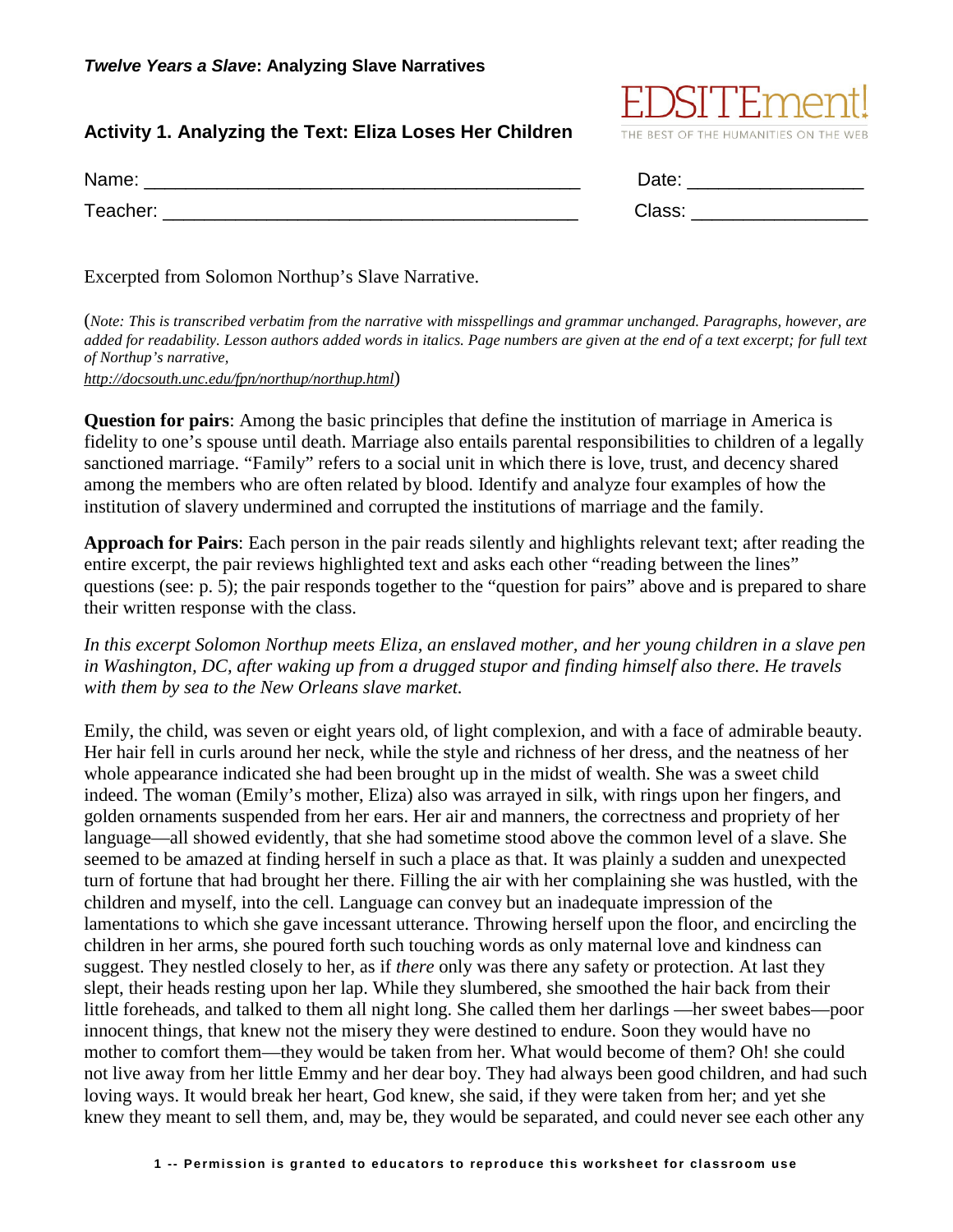### *Twelve Years a Slave***: Analyzing Slave Narratives**

more. It was enough to melt heart of stone to listen to the pitiful expressions of that desolate and distracted mother. Her name was Eliza; and this was the story of her life, as she afterwards related it:

She was the slave of a rich man, living in the neighborhood of Washington. She was born, I think she said, on his plantation. Years before, he had fallen into dissipated habits, and quarreled with his wife. In fact, soon after the birth of Randall, they separated. Leaving his wife and daughter in the house they had always occupied, he erected a new one nearby, on the estate. Into this house he brought Eliza; and, on condition of her living with him, she and her children were to be emancipated. She resided with him there nine years, with servants to attend upon her, and provided with every comfort and luxury of life. Emily was his child! Finally, her young mistress, who had always remained with her mother at the homestead, married a Mr. Jacob Brooks. At length, for some cause, (as I gathered from her relation,) beyond Berry's control, a division of his property was made.

She and her children fell to the share of Mr. Brooks. During the nine years she had lived with Berry, in consequence of the position she was compelled to occupy, she and Emily had become the object of Mrs. Berry and her daughter's hatred and dislike. Berry himself she represented as a man of naturally a kind heart, who always promised her that she should have her freedom, and who, she had no doubt, would warrant it to her then, if it were only in his power. As soon as they thus came into the possession and control of the daughter, it became very manifest they would not live long together. The sight of Eliza seemed to be odious to Mrs. Brooks; neither could she bear to look upon the child, half-sister, and beautiful as she was!

The day she was led into the pen, Brooks had brought her from the estate into the city, under pretence that the time had come when her free papers were to be executed, in fulfillment of her master's promise. Elated at the prospect of immediate liberty, she decked herself and little Emmy in their best apparel, and accompanied him with a joyful heart. On their arrival in the city, instead of being baptized into the family of freemen, she was delivered to the trader Burch. The paper that was executed was a bill of sale. The hope of years was blasted in a moment. From the height of most exulting happiness to the utmost depths of wretchedness, she had that day descended. No wonder that she wept, and filled the pen with wailings and expressions of heart-rending woe ... (pp. 50–53)

### *Later at the Slave Market in New Orleans* **…** *First Randall is sold, then Emily.*

… The same man also purchased Randall. The little fellow was made to jump, and run across the floor, and perform many other feats, exhibiting his activity and condition. All the time the trade was going on, Eliza was crying aloud, and wringing her hands. She besought the man not to buy him, unless he also bought herself and Emily. She promised, in that case, to be the most faithful slave that ever lived. The man answered that he could not afford it, and then Eliza burst into a paroxysm of grief, weeping plaintively. Freeman turned round to her, savagely, with his whip in his uplifted hand, ordering her to stop her noise, or he would flog her. He would not have such work—such snivelling; and unless she ceased that minute, he would take her to the yard and give her a hundred lashes. Yes, he would take the nonsense out of her pretty quick—if he didn't, might he be d--d. Eliza shrunk before him, and tried to wipe away her tears, but it was all in vain. She wanted to be with her children, she said, the little time she had to live. All the frowns and threats of Freeman, could not wholly silence the afflicted mother. She kept on begging and beseeching them, most piteously not to separate the three. Over and over again she told them how she loved her boy. A great many times she repeated her former promises—how very faithful and obedient she would be; how hard she would labor day and night, to the last moment of her life, if he would only buy them all together. But it was of no avail; the man could not afford it. The bargain was agreed upon, and Randall must go alone. Then Eliza ran to him; embraced him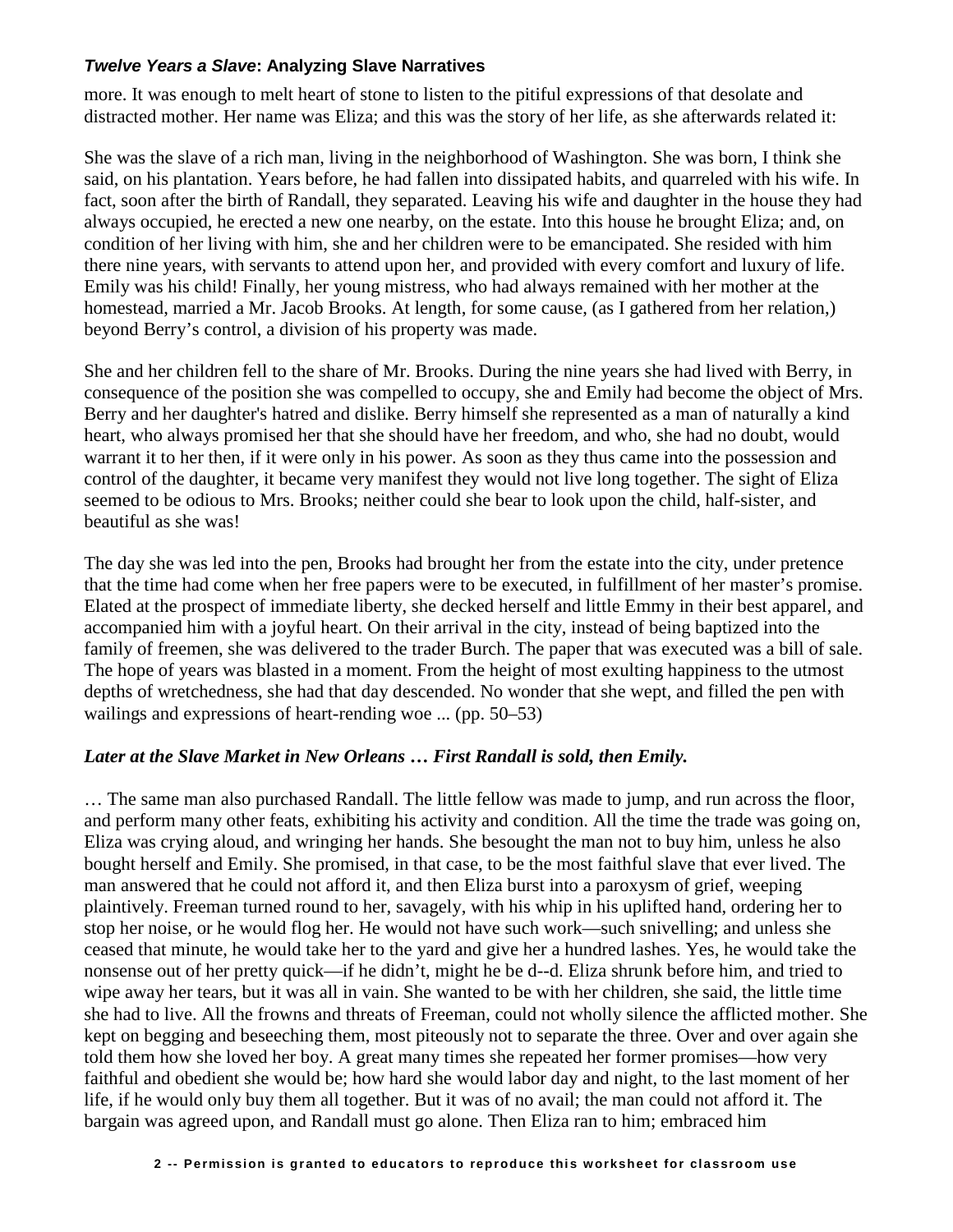## *Twelve Years a Slave***: Analyzing Slave Narratives**

passionately; kissed him again and again; told him to remember her—all the while her tears falling in the boy's face like rain.

Freeman damned her, calling her a blubbering, bawling wench, and ordered her to go to her place, and behave herself; and be somebody. He swore he wouldn't stand such stuff but a little longer. He would soon give her something to cry about, if she was not mighty careful, and *that* she might depend upon. The planter from Baton Rouge, with his new purchases, was ready to depart.

"Don't cry, mama. I will be a good boy. Don't cry," said Randall, looking back, as they passed out of the door. What has become of the lad, God knows. It was a mournful scene indeed. I would have cried myself if I had dared. …

…It would be a relief if I could consistently pass over in silence the scene that now ensued. It recalls memories more mournful and affecting than any language can portray. I have seen mothers kissing for the last time the faces of their dead offspring; I have seen them looking down into the grave, as the earth fell with a dull sound upon their coffins, hiding them from their eyes forever; but never have I seen such an exhibition of intense, unmeasured, and unbounded grief, as when Eliza was parted from her child (Emily). She broke from her place in the line of women, and rushing down where Emily was standing, caught her in her arms. The child, sensible of some impending danger, instinctively fastened her hands around her mother's neck, and nestled her little head upon her bosom. Freeman sternly ordered her to be quiet, but she did not heed him. He caught her by the arm and pulled her rudely, but she only clung the closer to the child. Then, with a volley of great oaths, he struck her such a heartless blow, that she staggered backward, and was like to fall. Oh! how piteously then did she beseech and beg and pray that they might not be separated. Why could they not be purchased together? Why not let her have one of her dear children? "Mercy, mercy, master!" she cried, falling on her knees. "Please, master, buy Emily. I can never work any if she is taken from me: I will die."

Freeman interfered again, but, disregarding him, she still plead most earnestly, telling how Randall had been taken from her—how she never would him see him again, and now it was too bad—oh, God! it was too bad, too cruel, to take her away from Emily—her pride—her only darling, that could not live, it was so young, without its mother! Finally, after much more of supplication, the purchaser of Eliza stepped forward, evidently affected, and said to Freeman he would buy Emily, and asked him what her price was.

"What is her *price*? *Buy* her?" was the responsive interrogatory of Theophilus Freeman. And instantly answering his own inquiry, he added, "I won't sell her. She's not for sale."

The man remarked he was not in need of one so young—that it would be of no profit to him, but since the mother was so fond of her, rather than see them separated, he would pay a reasonable price. But to this humane proposal Freeman was entirely deaf. He would not sell her then on any account whatever. There were heaps and piles of money to be made of her, he said, when she was a few years older. There were men enough in New-Orleans who would give five thousand dollars for such an extra, handsome, fancy piece as Emily would be, rather than not get her. No, no, he would not sell her then. She was a beauty—a picture—a doll—one of the regular bloods—none of your thick-lipped, bullet-headed, cottonpicking niggers—if she was might he be d--d. When Eliza heard Freeman's determination not to part with Emily, she became absolutely frantic.

"I will *not* go without her. They shall *not* take her from me," she fairly shrieked, her shrieks commingling with the loud and angry voice of Freeman, commanding her to be silent.